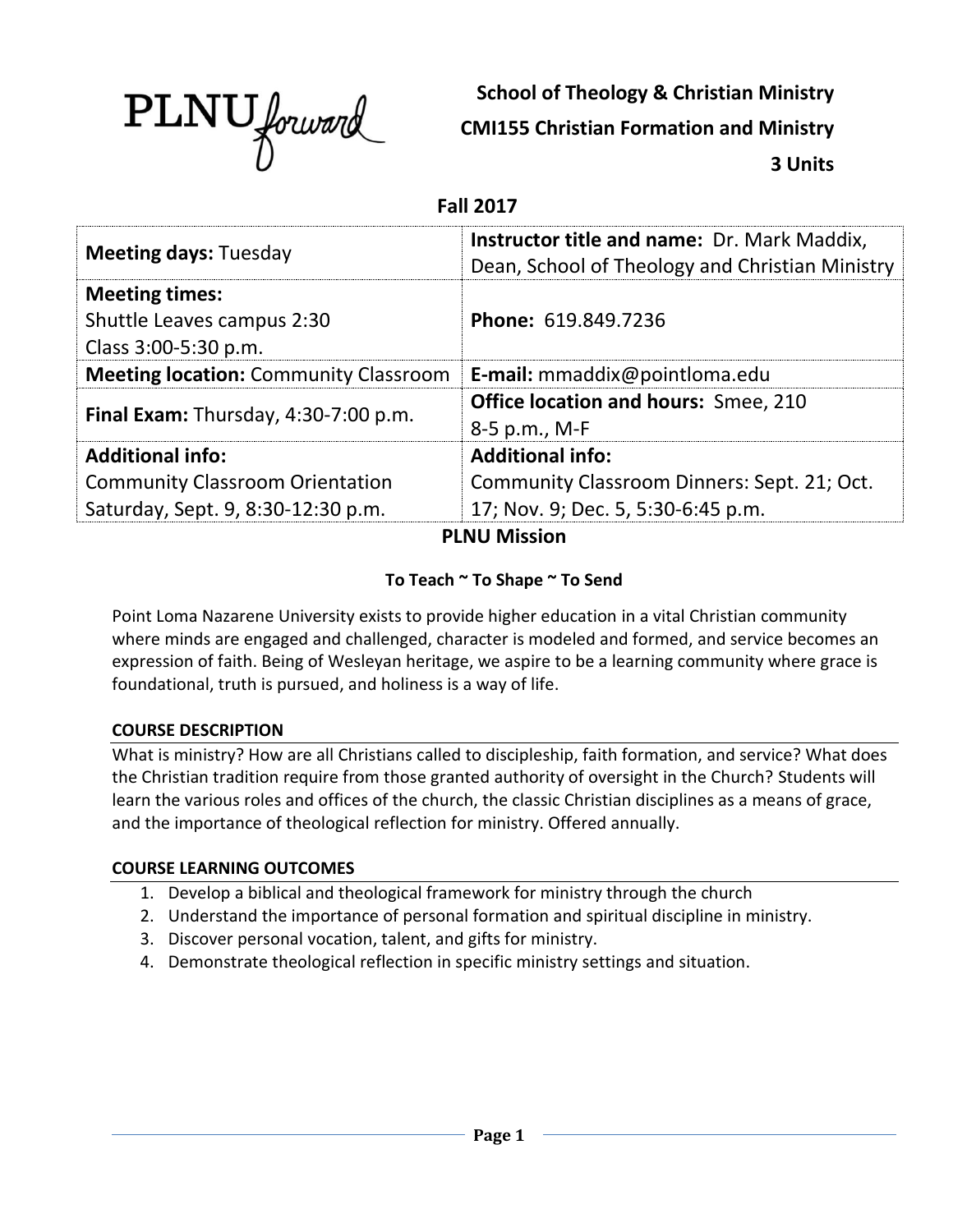| <b>DATE</b><br><b>PRESENTED</b> | <b>CLASS CONTENT</b>                                                           | <b>ASSIGNMENTS AND DUE DATE</b>                                                                                             |  |  |
|---------------------------------|--------------------------------------------------------------------------------|-----------------------------------------------------------------------------------------------------------------------------|--|--|
| Sept. 5                         | <b>Course Overview</b>                                                         | Read these materials before the<br>beginning of class & be prepared to                                                      |  |  |
|                                 | Introduction to Ministry                                                       | discuss questions at end of the chapters<br>Maddix & Riley, God Still Calls, chs. 1-2.                                      |  |  |
| Sept. 9                         | <b>Community Classroom Orientation,</b><br>Saturday 8:30-12:30 p.m. (Required) |                                                                                                                             |  |  |
| Sept. 12                        | <b>Christian Vocation &amp; the Office of Ministry</b>                         | Read God Still Calls (chs. 3-end)                                                                                           |  |  |
| Sept. 19                        | Being Formed by God and Ministry in the World                                  | Blevins & Maddix, 6<br>Leclerc & Maddix, 1, 5, 6, 7<br><b>Group #1 Presentation</b><br><b>Vocational Ministry Paper Due</b> |  |  |
| <b>Sept. 21</b>                 | Community Dinner #1, 5:30-6:45 p.m.                                            |                                                                                                                             |  |  |
| Sept. 26                        | Being Formed by the Word: Scripture as Formation                               | Blevins & Maddix, 2-4<br>Leclerc & Maddix, 2-4<br><b>Group #2 Presentation</b>                                              |  |  |
| Oct. 3                          | Being Formed in Community: Congregational<br><b>Formation &amp; Education</b>  | Blevins & Maddix, 12-14<br>Leclerc & Maddix, 8-9<br><b>Group #3 Presentation</b>                                            |  |  |
| Oct 6-8                         | <b>School of Theology Retreat, Camp Stevens, Julian</b>                        | Bus leaves campus at Friday at 3:00 and<br>returns Sunday afternoon at 2:00                                                 |  |  |
| Oct. 10                         | <b>Being Formed through Inward Practices</b>                                   | Leclerc & Maddix, 10-12<br>Jones, 1-7<br><b>Group #4 Presentation</b><br><b>Retreat Reflection Due</b>                      |  |  |
| <b>Oct. 17</b>                  | <b>Contemplative Practices</b>                                                 | Jones, 8-11                                                                                                                 |  |  |
|                                 | Community Dinner #2, 5:45-6:45 p.m. (Required)                                 | Bauman, chs. 1-2                                                                                                            |  |  |
| Oct. 24                         | <b>Service Opportunity in the City</b>                                         | Bauman, chs. 3-4                                                                                                            |  |  |
| Oct. 31                         | <b>Being Formed through Outward Practices</b><br>Developing a Rule of Life     | Jones 12-18<br>Bauman, chs. 5-6                                                                                             |  |  |
| Nov. 7                          | <b>Being Formed through Self Care</b>                                          | Leclerc & Maddix, 12-13<br>Bauman, chs. 7-8                                                                                 |  |  |
|                                 |                                                                                | <b>Group #5 Presentation</b>                                                                                                |  |  |
|                                 | <b>Practicing Faithful Discipleship: Understanding</b>                         | Blevins & Maddix, 7-11                                                                                                      |  |  |
| Nov. 14                         | <b>Culture &amp; People</b>                                                    | Bauman, chs. 9-10                                                                                                           |  |  |
|                                 |                                                                                | <b>Rule of Life Due</b>                                                                                                     |  |  |
| <b>Nov. 17</b>                  | Community Dinner #3: 5:30-6:45 p.m.                                            |                                                                                                                             |  |  |
| Nov. 21                         | <b>Practicing Faithful Discipleship: Missio Dei</b>                            | Leclerc & Maddix, 14, 16, 17<br>Bauman, ch. 11 & Appendix                                                                   |  |  |
|                                 |                                                                                | <b>Group #6 Presentation</b>                                                                                                |  |  |
| <b>Nov. 28</b>                  | <b>Practicing Faithful Discipleship: Intergenerational</b><br><b>Ministry</b>  | <b>Spiritual Formation Project Due</b>                                                                                      |  |  |
| <b>Dec. 5</b>                   | <b>Wrap Up the Course</b>                                                      |                                                                                                                             |  |  |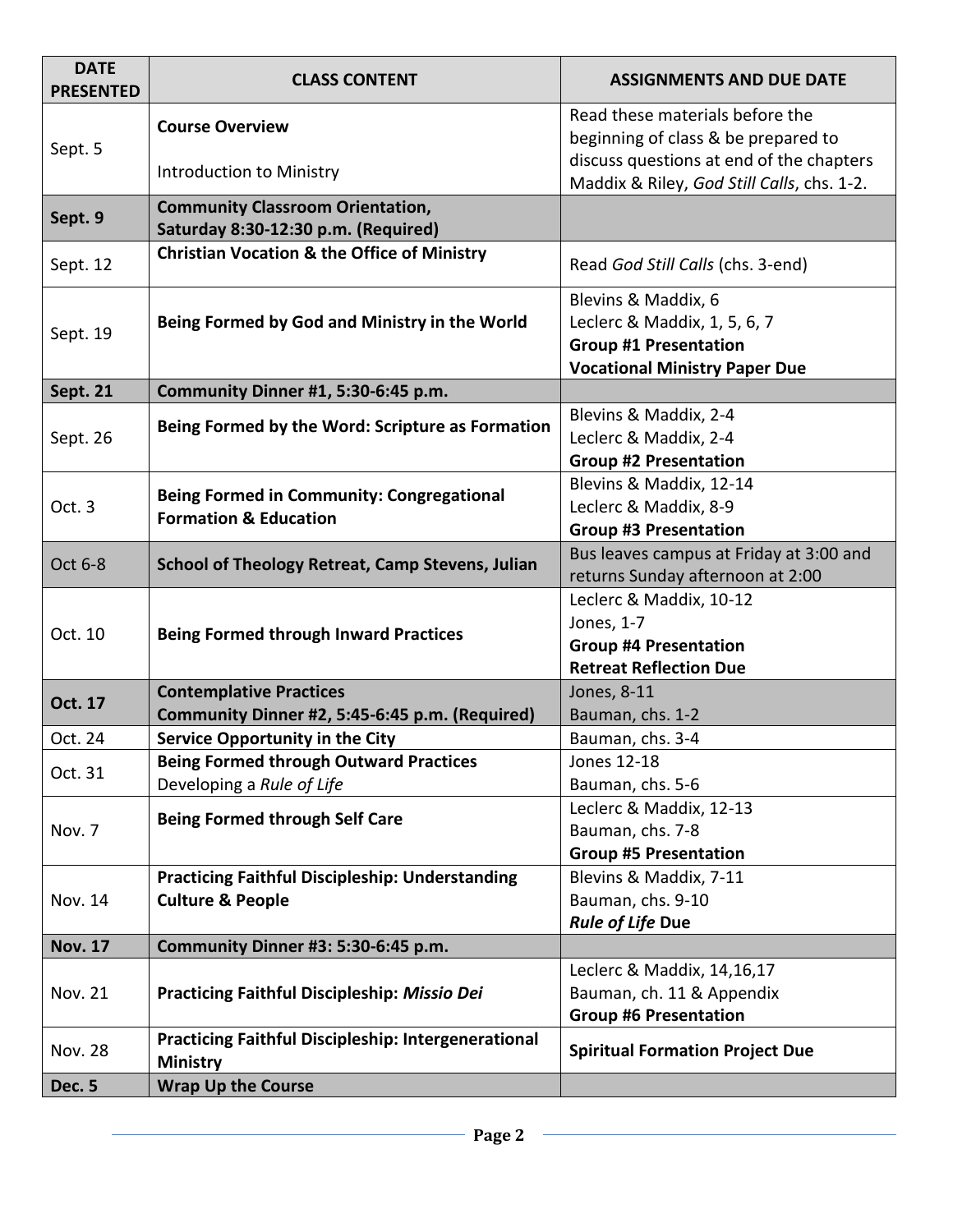|         | Community Dinner #4, 5:45-6:45 p.m. (Required) |                                          |
|---------|------------------------------------------------|------------------------------------------|
| Dec. 15 | <b>No Final Exam</b>                           | To be determined. Plan to be here during |
|         | On campus                                      | this time.                               |

### **REQUIRED TEXTS AND RECOMMENDED STUDY RESOURCES**

- 1. Blevins, Dean G. and Mark A. Maddix. *Discovering Discipleship: Dynamics of Christian Education.*  Kansas City: Beacon Hill Press, 2010.
- 2. Bauman, Stephan & Matthew Soerens. *Seeking Refuge: On the Shores of the Global Crisis.* 2016. Chicago: Moody Publishers.
- 3. Jones, Tony. *The Sacred Way: Spiritual Practices for Everyday Life.* Grand Rapids: Zondervan, 2005.
- 4. Leclerc, Diane and Mark A. Maddix, eds. *Spiritual Formation: A Wesleyan Paradigm.* Kansas City: Beacon Hill Press, 2011.
- 5. Maddix, Mark & Stephen Riley, eds. *God Still Calls: Discerning Gods Direction for Service.* Kansas City: Beacon Hill Press, 2017.

#### **ASSESSMENT AND GRADING**

- **1. Attendance/Participation (240 points).** It is expected that you will do the weekly reading and discussion questions prior to class. During each class you are to provide a self-report with the percentage of your reading completed and 3-5 written discussion questions. You are to provide 12 of the 14 classes with self-reports (20 points each). (SLO #1)
	- **Absences-**Since the class meets weekly it is imperative that you attend. More than 2 absences will result in a 50% grade reduction, and 3 or more will result in de-enrollment or failing the course. Medical absences must be excused by a medical professional.
- **2. Community Classroom Dinners (120 points).** Participate in the community classroom orientation (40 points) and community dinners. You are required to attend two community dinners Oct. 17 & Dec. 5 (40 points each). (SLO #4).
- **3. Group Presentations on Leclerc & Maddix,** *Spiritual Formation* **readings (140 points).** You are to provide a 20-minute presentation on the assigned reading of the week. The presentation should include a summary of the significant points from the reading and questions that were raised. In essence you are to "teach" us that section of the material. (SLO #2).
- **4. Spiritual Formation Project (150 points).** You are to design a retreat or monthly series of lessons for a particular age group (children, youth, adults) on spiritual disciplines. The project should include a 1000-1250-word summary of the materials. **Due Nov. 28.** (SLO #2, 4)
- **5. Vocational Ministry Paper (100 points).** Based on what you learned about Vocation for Maddix and Riley's book and the Strengths Inventory, write a 500-750-word essay articulating your faith story and "call" to ministry. Consider answering some of these questions?
	- *In what ways do you sense God is calling you in ministry?*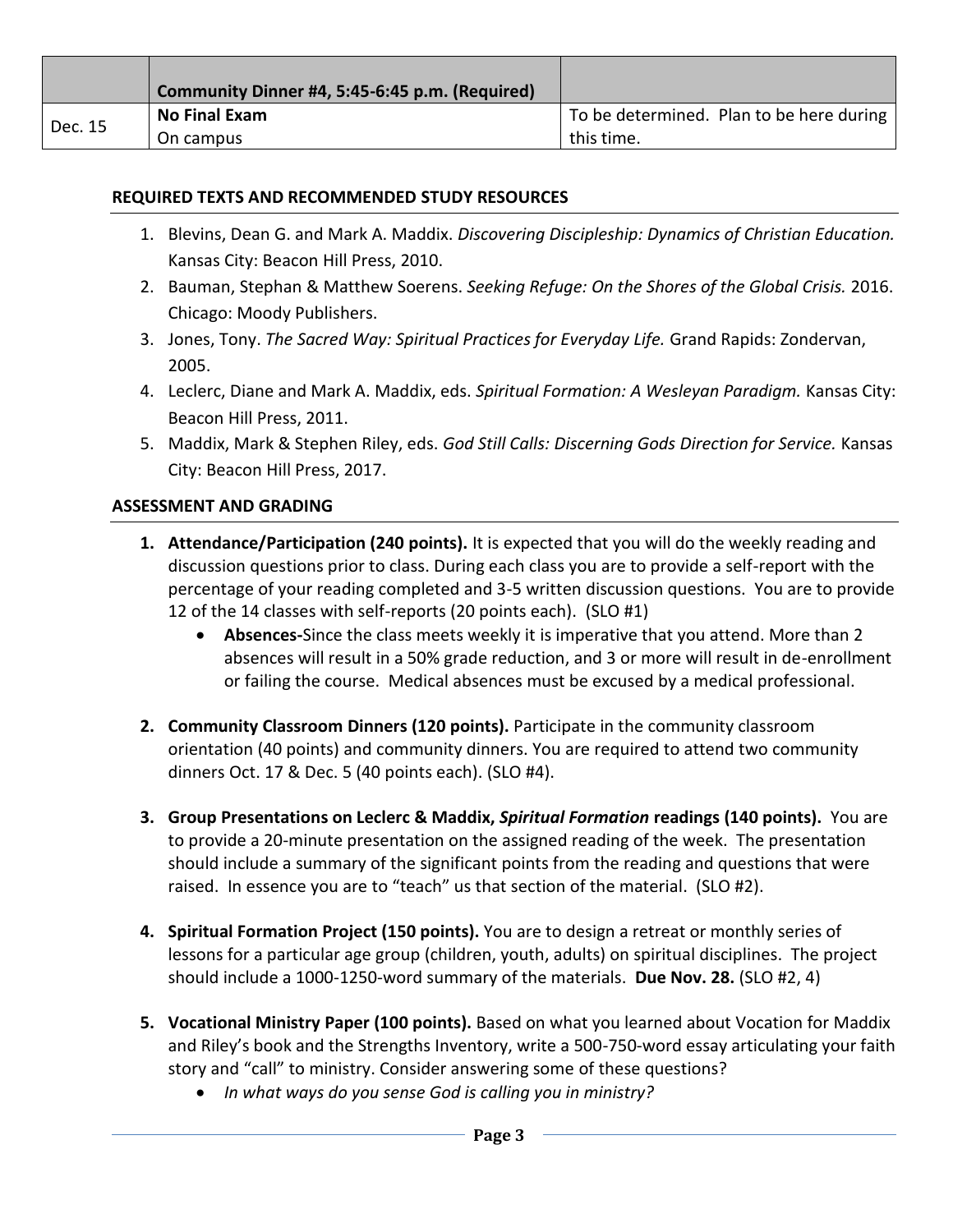- *What are some of your natural gifts and abilities?*
- *Based on the Strengths inventory, what did you learn about yourself as it relates to your sense of calling?*

You should have completed the Strengths Inventory, but if not, you are to complete the Strengths Inventory and set an appointment with the Office of Strengths and Vocation. **Due September 19.** (SLO #3).

- **6. Developing a Rule of Life (150 points).** You are to develop a *Rule of Life* that articulates your pattern of spiritual growth and development. The Rule of Life becomes a document that summarizes principles and practices that will deepen your relationship with Christ and help you grow in personal and social holiness. The Rule of life instructions are provided on canvas. **Due November 14**. (SLO #2).
- **7. Retreat Reflection (100 points).** As you reflect on the SoTCM retreat answer the following questions: **Due October 10.** (SLO #3).
	- *In what ways did you learn about your sense of calling?*
	- *In what ways did you grow spiritually?*
	- *What aspects of the retreat was most beneficial? Least beneficial?*

| <b>Assignment Amounts</b>                                                                                                                                                                                                                                                                                                 | <b>Grading Scale</b>                                                                                                                                                                                 |
|---------------------------------------------------------------------------------------------------------------------------------------------------------------------------------------------------------------------------------------------------------------------------------------------------------------------------|------------------------------------------------------------------------------------------------------------------------------------------------------------------------------------------------------|
| Attendance/Participation-24%<br>$\bullet$<br>Classroom Dinners-12%<br>$\bullet$<br><b>Group Presentations-14%</b><br>$\bullet$<br><b>Spiritual Formation Project-15%</b><br>$\bullet$<br><b>Vocational Ministry Paper-10%</b><br>$\bullet$<br>Rule of Life-15%<br>$\bullet$<br><b>Retreat Reflection-10%</b><br>$\bullet$ | $A = 93 - 100$<br>$C = 73 - 76$<br>$A = 92 - 90$<br>$C = 70 - 72$<br>$B + = 87 - 89$<br>$D+ = 67-69$<br>$B = 83 - 86$<br>$D = 63 - 66$<br>$B = 80 - 82$<br>$D = 60 - 62$<br>$C+=77-79$<br>$F = 0.59$ |

### **INCOMPLETES AND LATE ASSIGNMENTS**

All assignments are to be submitted/turned in by the beginning of the class session when they are due—including assignments posted in Canvas. Late assignments will be deducted 10% per week.

### **FINAL EXAMINATION POLICY**

Successful completion of this class requires taking the final examination **on its scheduled day**. The final examination schedule is posted on the [Class Schedules](http://www.pointloma.edu/experience/academics/class-schedules) site. No requests for early examinations or alternative days will be approved.

### **PLNU COPYRIGHT POLICY**

Point Loma Nazarene University, as a non-profit educational institution, is entitled by law to use materials protected by the US Copyright Act for classroom education. Any use of those materials outside the class may violate the law.

### **PLNU ACADEMIC HONESTY POLICY**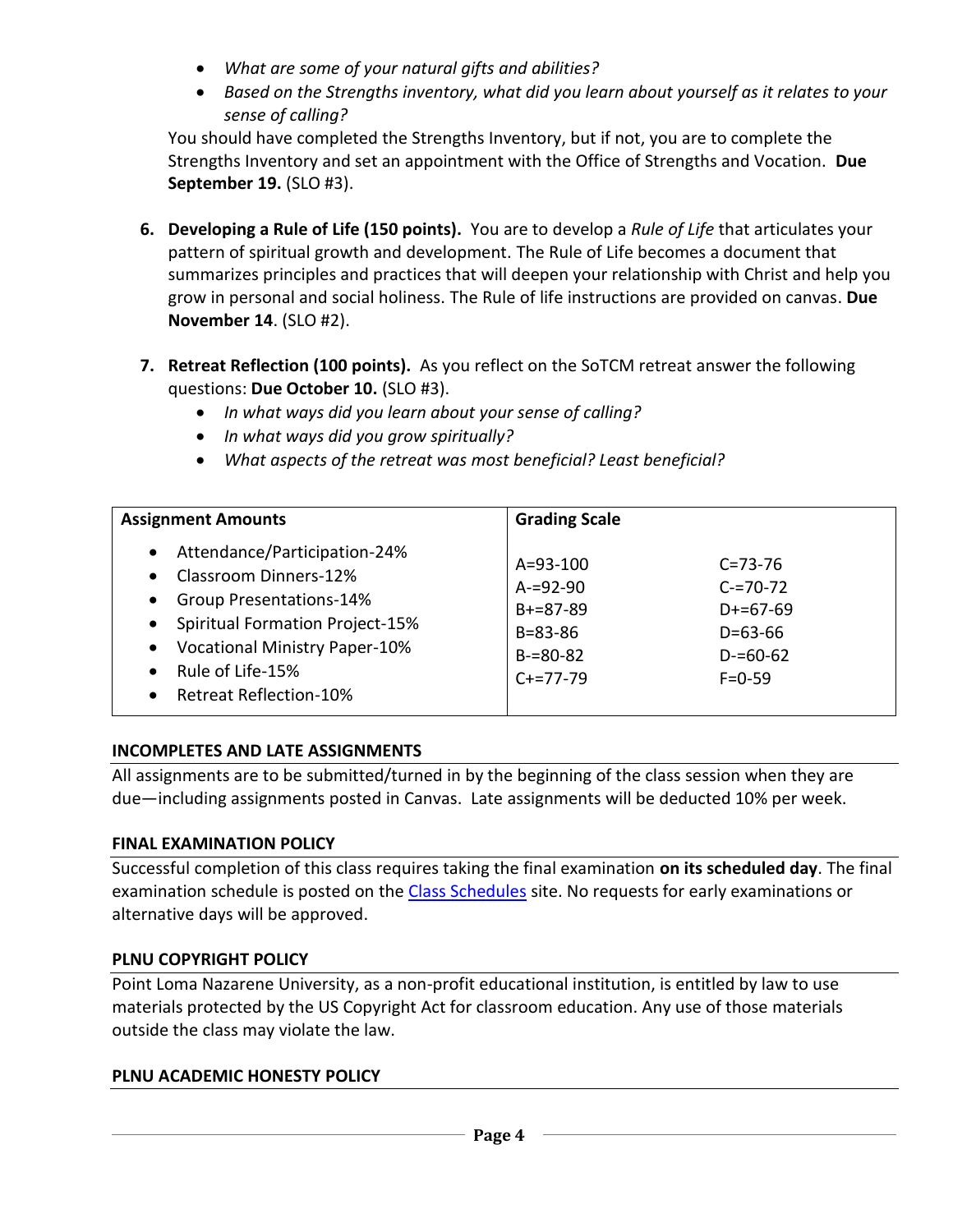Students should demonstrate academic honesty by doing original work and by giving appropriate credit to the ideas of others. Academic dishonesty is the act of presenting information, ideas, and/or concepts as one's own when in reality they are the results of another person's creativity and effort. A faculty member who believes a situation involving academic dishonesty has been detected may assign a failing grade for that assignment or examination, or, depending on the seriousness of the offense, for the course. Faculty should follow and students may appeal using the procedure in the university Catalog. See **Academic Policies** for definitions of kinds of academic dishonesty and for further policy information.

## **PLNU ACADEMIC ACCOMMODATIONS POLICY**

If you have a diagnosed disability, please contact PLNU's Disability Resource Center (DRC) within the first two weeks of class to demonstrate need and to register for accommodation by phone at 619-849- 2486 or by e-mail at [DRC@pointloma.edu.](mailto:DRC@pointloma.edu) See [Disability Resource Center](http://www.pointloma.edu/experience/offices/administrative-offices/academic-advising-office/disability-resource-center) for additional information.

# **PLNU ATTENDANCE AND PARTICIPATION POLICY**

Regular and punctual attendance at all classes is considered essential to optimum academic achievement. If the student is absent from more than 10 percent of class meetings, the faculty member can file a written report which may result in de-enrollment. If the absences exceed 20 percent, the student may be de-enrolled without notice until the university drop date or, after that date, receive the appropriate grade for their work and participation. See **Academic Policies** in the Undergraduate Academic Catalog.

# **INCLUSIVE LANGUAGE\_\_\_\_\_\_\_\_\_\_\_\_\_\_\_\_\_\_\_\_\_\_\_\_\_\_\_\_\_\_\_\_\_\_\_\_\_\_\_\_\_\_\_\_\_\_\_\_\_\_\_\_\_\_\_\_\_\_\_\_\_\_\_\_\_\_\_\_\_\_\_\_\_\_\_\_\_\_\_\_\_\_\_\_\_\_**

The School of Theology and Christian Ministry is committed to the equality of women and men. Recognizing that people have often used the English language in ways that imply the exclusion or inferiority of women, the department urges students, faculty and staff to avoid sexist language in public discourse, in classroom discussion, and in their writings.